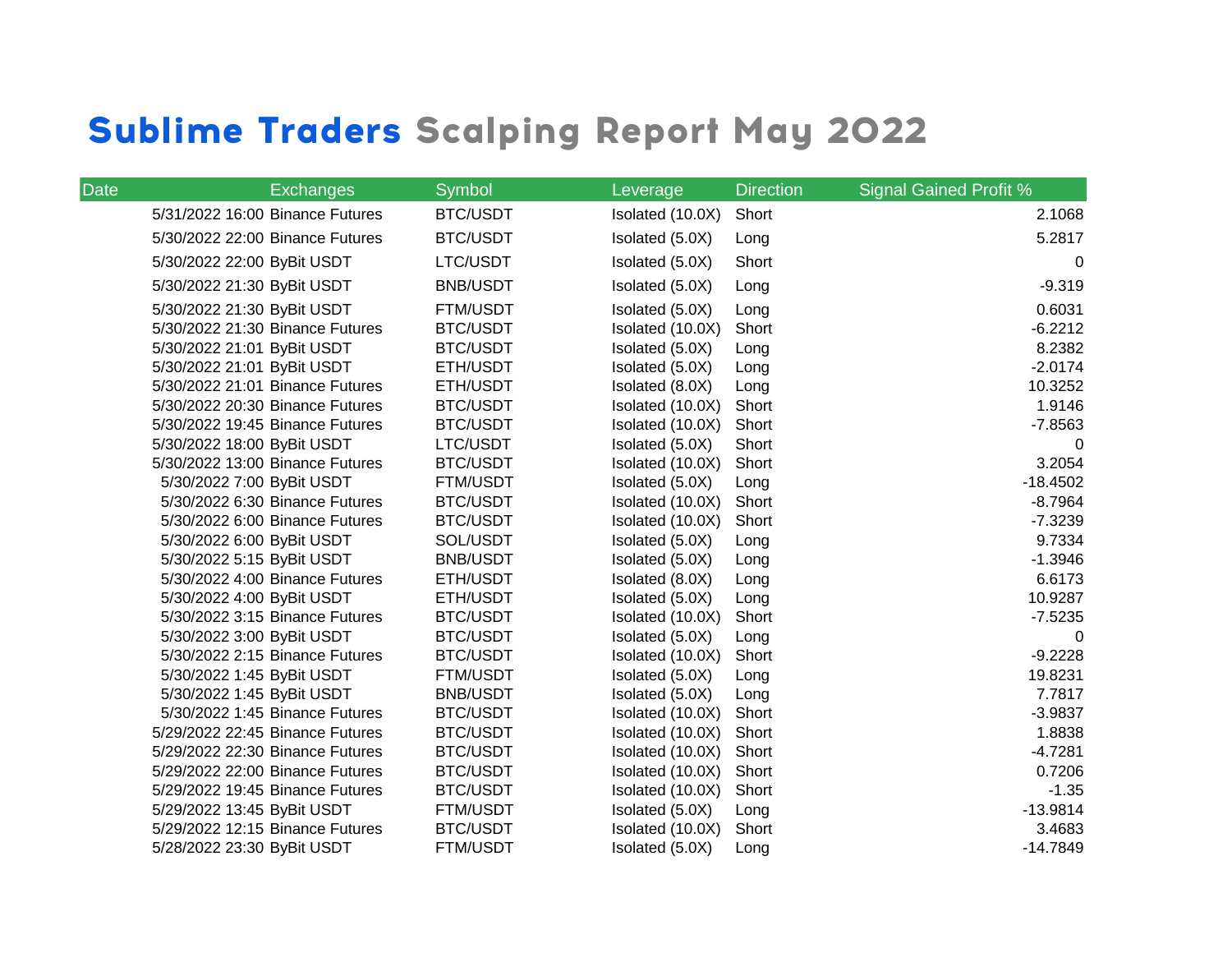| 5/28/2022 20:00 ByBit USDT                      | <b>BNB/USDT</b> | Isolated (5.0X)  | Long  | $-1.1502$  |
|-------------------------------------------------|-----------------|------------------|-------|------------|
| 5/27/2022 17:45 ByBit USDT                      | <b>FTM/USDT</b> | Isolated (5.0X)  | Short | $-32.7035$ |
| 5/27/2022 17:30 Binance Futures                 | <b>BTC/USDT</b> | Isolated (10.0X) | Long  | 6.4686     |
| 5/27/2022 15:00 ByBit USDT                      | <b>BTC/USDT</b> | Isolated (5.0X)  | Short | 5.7319     |
| 5/27/2022 14:45 Binance Futures                 | <b>BTC/USDT</b> | Isolated (10.0X) | Long  | $-14.7153$ |
| 5/27/2022 13:15 Binance Futures                 | BTC/USDT        | Isolated (10.0X) | Long  | $-3.6991$  |
| 5/27/2022 5:46 ByBit USDT                       | FTM/USDT        | Isolated (5.0X)  | Short | $-28.6944$ |
| 5/27/2022 5:45 Binance Futures                  | <b>BTC/USDT</b> | Isolated (10.0X) | Long  | 6.5217     |
| 5/27/2022 2:00 Binance Futures                  | LTC/USDT        | Isolated (7.0X)  | Short | $-35.7398$ |
| 5/27/2022 1:30 ByBit USDT                       | <b>BNB/USDT</b> | Isolated (5.0X)  | Short | $-2.4319$  |
| 5/27/2022 0:00 ByBit USDT                       | SOL/USDT        | Isolated (5.0X)  | Short | 13.8889    |
| 5/27/2022 0:00 ByBit USDT                       | ETH/USDT        | Isolated (5.0X)  | Short | 11.9197    |
| 5/27/2022 0:00 Binance Futures, ByBit ETH/USDT  |                 | Isolated (8.0X)  | Short | 11.5192    |
| 5/26/2022 14:15 Binance Futures                 | <b>BTC/USDT</b> | Isolated (10.0X) | Long  | 10.8077    |
| 5/26/2022 14:00 ByBit USDT                      | LTC/USDT        | Isolated (5.0X)  | Long  | 0          |
| 5/26/2022 14:00 Binance Futures, ByBit ETH/USDT |                 | Isolated (8.0X)  | Short | $-26.3584$ |
| 5/26/2022 14:00 ByBit USDT                      | ETH/USDT        | Isolated (5.0X)  | Short | $-16.8449$ |
| 5/26/2022 13:30 ByBit USDT                      | <b>BNB/USDT</b> | Isolated (5.0X)  | Short | $-18.725$  |
| 5/26/2022 13:30 Binance Futures                 | <b>BTC/USDT</b> | Isolated (10.0X) | Long  | 11.638     |
| 5/26/2022 13:15 Binance Futures                 | <b>BTC/USDT</b> | Isolated (10.0X) | Long  | $-11.3498$ |
| 5/26/2022 13:00 ByBit USDT                      | <b>BTC/USDT</b> | Isolated (5.0X)  | Short | 4.1214     |
| 5/26/2022 12:00 Binance Futures                 | LTC/USDT        | Isolated (7.0X)  | Short | 10.623     |
| 5/26/2022 9:00 ByBit USDT                       | SOL/USDT        | Isolated (5.0X)  | Short | 12.5099    |
| 5/26/2022 9:00 ByBit USDT                       | LTC/USDT        | Isolated (5.0X)  | Long  | $-7.3795$  |
| 5/26/2022 9:00 Binance Futures, ByBit ETH/USDT  |                 | Isolated (8.0X)  | Short | 14.1001    |
| 5/26/2022 9:00 Binance Futures                  | <b>BTC/USDT</b> | Isolated (10.0X) | Long  | 1.8727     |
| 5/26/2022 9:00 Binance Futures                  | MANA/USDT       | Isolated (10.0X) | Short | 17.2684    |
| 5/26/2022 8:30 ByBit USDT                       | <b>BNB/USDT</b> | Isolated (5.0X)  | Short | 14.4262    |
| 5/26/2022 7:15 ByBit USDT                       | <b>FTM/USDT</b> | Isolated (5.0X)  | Short | $-5.571$   |
| 5/26/2022 6:00 Binance Futures, ByBit ETH/USDT  |                 | Isolated (8.0X)  | Short | 11.4831    |
| 5/26/2022 6:00 Binance Futures                  | LTC/USDT        | Isolated (7.0X)  | Short | 0          |
| 5/26/2022 5:30 ByBit USDT                       | <b>FTM/USDT</b> | Isolated (5.0X)  | Short | 24.6815    |
| 5/25/2022 18:30 Binance Futures                 | <b>BTC/USDT</b> | Isolated (10.0X) | Short | 1.9957     |
| 5/25/2022 12:00 ByBit USDT                      | SOL/USDT        | Isolated (5.0X)  | Short | 19.957     |
| 5/25/2022 2:30 Binance Futures                  | <b>BTC/USDT</b> | Isolated (10.0X) | Short | 6.2331     |
| 5/25/2022 1:15 ByBit USDT                       | <b>BNB/USDT</b> | Isolated (5.0X)  | Long  | $-1.4438$  |
| 5/24/2022 23:15 Binance Futures                 | <b>BTC/USDT</b> | Isolated (10.0X) | Short | 3.081      |
| 5/24/2022 21:30 Binance Futures                 | <b>BTC/USDT</b> | Isolated (10.0X) | Short | $-5.0239$  |
| 5/24/2022 14:15 Binance Futures                 | <b>BTC/USDT</b> | Isolated (10.0X) | Long  | 4.4703     |
| 5/24/2022 14:00 Binance Futures                 | MANA/USDT       | Isolated (10.0X) | Short | $-30.3046$ |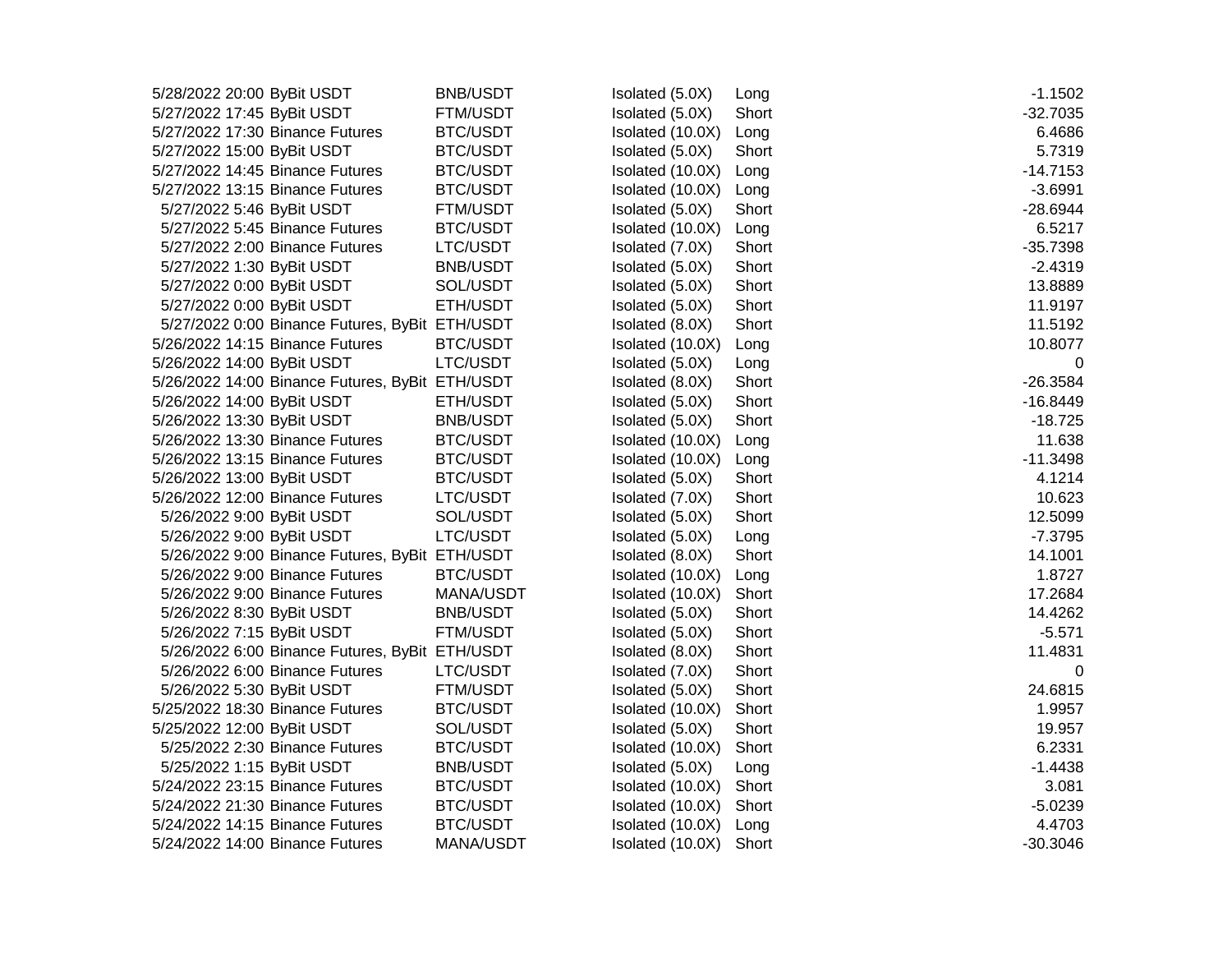| 5/24/2022 14:00 ByBit USDT                     | <b>BTC/USDT</b> | Isolated (5.0X) | Short | 3.5668      |
|------------------------------------------------|-----------------|-----------------|-------|-------------|
| 5/24/2022 9:00 ByBit USDT                      | SOL/USDT        | Isolated (5.0X) | Short | $-1.7917$   |
| 5/24/2022 0:00 ByBit USDT, Binance FIETH/USDT  |                 | Isolated (8.0X) | Short | 10.6648     |
| 5/23/2022 15:45 ByBit USDT                     | <b>BNB/USDT</b> | Isolated (5.0X) | Long  | $-10.4743$  |
| 5/23/2022 11:15 ByBit USDT                     | <b>BNB/USDT</b> | Isolated (5.0X) | Long  | $-7.8959$   |
| 5/23/2022 8:00 ByBit USDT                      | SOL/USDT        | Isolated (5.0X) | Long  | $-3.1288$   |
| 5/23/2022 7:00 ByBit USDT                      | <b>FTM/USDT</b> | Isolated (5.0X) | Long  | $-6.5923$   |
| 5/23/2022 6:00 ByBit USDT                      | <b>BNB/USDT</b> | Isolated (5.0X) | Long  | 7.0278      |
| 5/23/2022 5:30 ByBit USDT                      | <b>FTM/USDT</b> | Isolated (5.0X) | Long  | 25.584      |
| 5/23/2022 0:00 Binance Futures                 | ETH/USDT        | Isolated (8.0X) | Long  | 5.4219      |
| 5/22/2022 9:45 ByBit USDT                      | <b>BNB/USDT</b> | Isolated (5.0X) | Long  | $-7.3586$   |
| 5/22/2022 1:15 ByBit USDT                      | <b>BNB/USDT</b> | Isolated (5.0X) | Long  | 3.8615      |
| 5/21/2022 16:15 ByBit USDT                     | <b>FTM/USDT</b> | Isolated (5.0X) | Long  | $-5.814$    |
| 5/20/2022 20:30 ByBit USDT                     | <b>FTM/USDT</b> | Isolated (5.0X) | Long  | 25.0348     |
| 5/20/2022 17:00 ByBit USDT                     | SOL/USDT        | Isolated (5.0X) | Short | $-29.1813$  |
| 5/20/2022 12:00 ByBit USDT                     | <b>FTM/USDT</b> | Isolated (5.0X) | Long  | $-23.7762$  |
| 5/20/2022 0:00 ByBit USDT                      | <b>FTM/USDT</b> | Isolated (5.0X) | Long  | $-0.7133$   |
| 5/19/2022 15:15 ByBit USDT                     | <b>BNB/USDT</b> | Isolated (5.0X) | Long  | 11.8914     |
| 5/19/2022 0:00 ByBit USDT, Binance F ETH/USDT  |                 | Isolated (8.0X) | Short | $-24.525$   |
| 5/18/2022 16:00 ByBit USDT                     | SOL/USDT        | Isolated (5.0X) | Short | $-6.8225$   |
| 5/18/2022 15:15 ByBit USDT                     | <b>BNB/USDT</b> | Isolated (5.0X) | Short | $-1.0658$   |
| 5/18/2022 15:15 ByBit USDT                     | <b>FTM/USDT</b> | Isolated (5.0X) | Short | 20.5224     |
| 5/18/2022 15:00 ByBit USDT                     | <b>BTC/USDT</b> | Isolated (5.0X) | Short | $-16.0368$  |
| 5/18/2022 13:00 ByBit USDT, Binance FIETH/USDT |                 | Isolated (8.0X) | Short | 11.675      |
| 5/17/2022 12:45 ByBit USDT                     | <b>FTM/USDT</b> | Isolated (5.0X) | Long  | $-4.0214$   |
| 5/17/2022 7:00 ByBit USDT                      | <b>BNB/USDT</b> | Isolated (5.0X) | Long  | $-1.3679$   |
| 5/15/2022 22:15 ByBit USDT                     | <b>BNB/USDT</b> | Isolated (5.0X) | Long  | $-9.7691$   |
| 5/15/2022 20:15 ByBit USDT                     | <b>FTM/USDT</b> | Isolated (5.0X) | Long  | $-3.2258$   |
| 5/15/2022 11:01 ByBit USDT                     | <b>BNB/USDT</b> | Isolated (5.0X) | Long  | 12.6301     |
| 5/14/2022 23:30 ByBit USDT                     | <b>FTM/USDT</b> | Isolated (5.0X) | Long  | $-37.037$   |
| 5/14/2022 13:15 ByBit USDT                     | <b>BNB/USDT</b> | Isolated (5.0X) | Short | $-16.7572$  |
| 5/14/2022 11:00 ByBit USDT                     | <b>FTM/USDT</b> | Isolated (5.0X) | Short | $-5.618$    |
| 5/14/2022 10:30 FTX Futures                    | SUSHI/USD       | Cross $(1.0X)$  | Long  | 72.6478     |
| 5/14/2022 0:00 FTX Futures                     | SUSHI/USD       | Cross $(1.0X)$  | Long  | $-242.9826$ |
| 5/13/2022 23:30 FTX Futures                    | SUSHI/USD       | Cross(1.0X)     | Long  | 158.8532    |
| 5/13/2022 11:30 FTX Futures                    | SUSHI/USD       | Cross $(1.0X)$  | Long  | 43.9261     |
| 5/13/2022 6:00 FTX Futures                     | SUSHI/USD       | Cross $(1.0X)$  | Short | 145.679     |
| 5/13/2022 6:00 ByBit USDT                      | LTC/USDT        | Isolated (5.0X) | Long  | $-7.3826$   |
| 5/13/2022 5:00 ByBit USDT                      | <b>FTM/USDT</b> | Isolated (5.0X) | Long  | 55.5556     |
| 5/13/2022 3:30 ByBit USDT                      | <b>BNB/USDT</b> | Isolated (5.0X) | Long  | $-22.7497$  |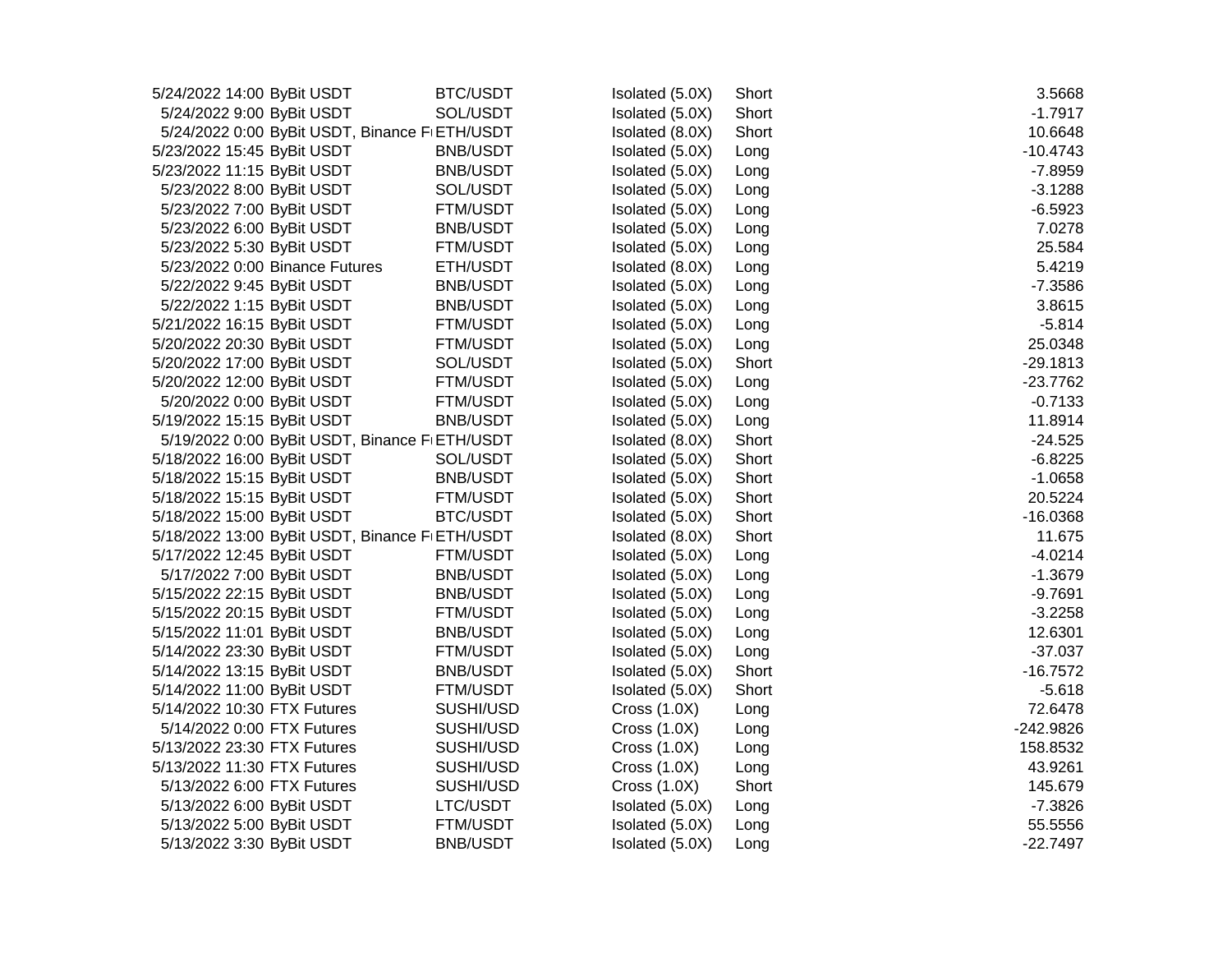| 5/13/2022 1:15 ByBit USDT       | <b>BNB/USDT</b>                                 | Isolated (5.0X)  | Long  | 23.8598     |
|---------------------------------|-------------------------------------------------|------------------|-------|-------------|
| 5/12/2022 7:30 FTX Futures      | SUSHI/USD                                       | Cross $(1.0X)$   | Long  | 119.5891    |
| 5/12/2022 7:30 FTX Futures      | SUSHI/USD                                       | Cross $(1.0X)$   | Long  | 87.207      |
| 5/12/2022 6:00 ByBit USDT       | LTC/USDT                                        | Isolated (5.0X)  | Long  | 70.2166     |
| 5/12/2022 5:15 ByBit USDT       | <b>BNB/USDT</b>                                 | Isolated (5.0X)  | Short | $-7.4238$   |
| 5/12/2022 5:00 Binance Futures  | ETH/USDT                                        | Isolated (10.0X) | Short | $-97.2993$  |
|                                 | 5/12/2022 5:00 Binance Futures, ByBit ETH/USDT  | Isolated (8.0X)  | Short | 17.1276     |
| 5/12/2022 4:15 ByBit USDT       | <b>FTM/USDT</b>                                 | Isolated (5.0X)  | Short | $-74.2574$  |
| 5/12/2022 4:00 ByBit USDT       | LTC/USDT                                        | Isolated (5.0X)  | Long  | $-54.318$   |
| 5/12/2022 4:00 Binance Futures  | LTC/USDT                                        | Isolated (7.0X)  | Short | 46.7343     |
| 5/12/2022 4:00 ByBit USDT       | <b>BTC/USDT</b>                                 | Isolated (5.0X)  | Short | $-50.1867$  |
| 5/12/2022 3:15 ByBit USDT       | <b>BNB/USDT</b>                                 | Isolated (5.0X)  | Short | 28.8151     |
| 5/11/2022 21:30 ByBit USDT      | <b>BNB/USDT</b>                                 | Isolated (5.0X)  | Short | $-28.9177$  |
| 5/11/2022 21:00 Binance Futures | MANA/USDT                                       | Isolated (10.0X) | Short | $-133.6516$ |
| 5/11/2022 20:00 ByBit USDT      | ETH/USDT                                        | Isolated (5.0X)  | Short | 34.5411     |
|                                 | 5/11/2022 20:00 ByBit USDT, Binance FIETH/USDT  | Isolated (8.0X)  | Short | 14.5021     |
| 5/11/2022 20:00 ByBit USDT      | SOL/USDT                                        | Isolated (5.0X)  | Short | 48.4347     |
| 5/11/2022 18:00 Binance Futures | ETH/USDT                                        | Isolated (10.0X) | Short | 77.0787     |
| 5/11/2022 18:00 Binance Futures | <b>BTC/USDT</b>                                 | Isolated (5.0X)  | Short | 23.6897     |
| 5/11/2022 16:00 Binance Futures | LTC/USDT                                        | Isolated (7.0X)  | Short | 41.4449     |
| 5/11/2022 14:00 Binance Futures | SOL/USDT                                        | Isolated (10.0X) | Short | 148.7225    |
| 5/11/2022 13:02 ByBit USDT      | ETH/USDT                                        | Isolated (5.0X)  | Short | $-33.4584$  |
| 5/11/2022 13:01 FTX Futures     | SUSHI/USD                                       | Cross(1.0X)      | Long  | 151.6969    |
| 5/11/2022 13:01 ByBit USDT      | SOL/USDT                                        | Isolated (5.0X)  | Short | $-77.7013$  |
| 5/11/2022 13:01 ByBit USDT      | LTC/USDT                                        | Isolated (5.0X)  | Long  | $\mathbf 0$ |
| 5/11/2022 13:01 Binance Futures | MATIC/USDT                                      | Isolated (10.0X) | Short | 71.3656     |
| 5/11/2022 13:01 FTX Futures     | SUSHI/USD                                       | Cross(1.0X)      | Long  | 145.623     |
|                                 | 5/11/2022 13:01 Binance Futures, ByBit ETH/USDT | Isolated (8.0X)  | Short | $-49.3071$  |
| 5/11/2022 13:01 Binance Futures | <b>BNB/USDT</b>                                 | Isolated (10.0X) | Short | 39.6007     |
| 5/11/2022 12:45 ByBit USDT      | <b>FTM/USDT</b>                                 | Isolated (5.0X)  | Short | 0           |
| 5/11/2022 12:45 ByBit USDT      | <b>BNB/USDT</b>                                 | Isolated (5.0X)  | Short | 0           |
| 5/11/2022 12:00 ByBit USDT      | SOL/USDT                                        | Isolated (5.0X)  | Short | 27.239      |
| 5/11/2022 7:45 ByBit USDT       | FTM/USDT                                        | Isolated (5.0X)  | Short | 52.9967     |
| 5/11/2022 7:00 FTX Futures      | SUSHI/USD                                       | Cross(1.0X)      | Long  | 35.7287     |
| 5/11/2022 7:00 ByBit USDT       | <b>BNB/USDT</b>                                 | Isolated (5.0X)  | Short | $-18.0913$  |
| 5/11/2022 5:00 Binance Futures  | AVAX/USDT                                       | Isolated (10.0X) | Short | 58.0839     |
| 5/11/2022 4:15 ByBit USDT       | <b>FTM/USDT</b>                                 | Isolated (5.0X)  | Short | 35.5936     |
| 5/10/2022 22:01 Binance Futures | MANA/USDT                                       | Isolated (10.0X) | Short | 103.1686    |
| 5/10/2022 22:01 ByBit USDT      | <b>FTM/USDT</b>                                 | Isolated (5.0X)  | Short | $-28.42$    |
| 5/10/2022 20:00 FTX Futures     | SUSHI/USD                                       | Cross $(1.0X)$   | Long  | $-145.4645$ |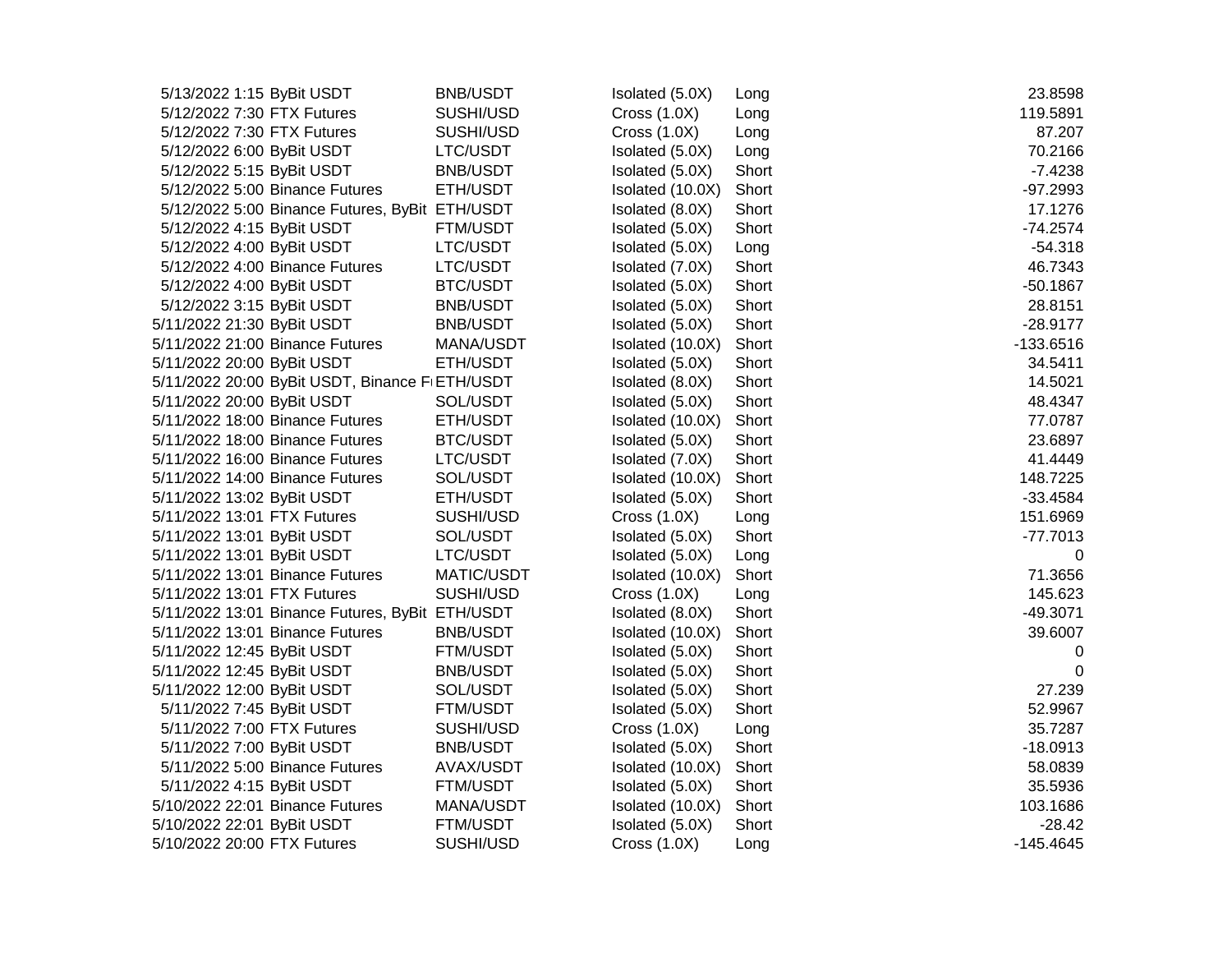| 5/10/2022 13:30 FTX Futures                   | SUSHI/USD       | Cross $(1.0X)$   | Long  | -138.0679   |
|-----------------------------------------------|-----------------|------------------|-------|-------------|
| 5/10/2022 1:00 ByBit USDT                     | LTC/USDT        | Isolated (5.0X)  | Long  | 22.8846     |
| 5/10/2022 0:01 FTX Futures                    | SUSHI/USD       | Cross $(1.0X)$   | Long  | 153.4164    |
| 5/10/2022 0:00 Binance Futures                | AVAX/USDT       | Isolated (10.0X) | Short | $-170.1456$ |
| 5/10/2022 0:00 FTX Futures                    | SUSHI/USD       | Cross(1.0X)      | Long  | 124.6016    |
| 5/9/2022 20:01 ByBit USDT                     | ETH/USDT        | Isolated (5.0X)  | Short | $-3.6891$   |
| 5/9/2022 19:00 ByBit USDT                     | LTC/USDT        | Isolated (5.0X)  | Long  | $-3.8865$   |
| 5/9/2022 18:45 ByBit USDT                     | <b>FTM/USDT</b> | Isolated (5.0X)  | Short | $-4.0143$   |
| 5/9/2022 18:01 Binance Futures                | <b>BTC/USDT</b> | Isolated (5.0X)  | Short | 11.3081     |
| 5/9/2022 18:01 ByBit USDT                     | <b>BTC/USDT</b> | Isolated (5.0X)  | Short | $-1.2273$   |
| 5/9/2022 18:01 Binance Futures                | LTC/USDT        | Isolated (7.0X)  | Short | 19.8817     |
| 5/9/2022 17:15 ByBit USDT                     | <b>BNB/USDT</b> | Isolated (5.0X)  | Short | 14.0832     |
| 5/9/2022 17:02 ByBit USDT                     | SOL/USDT        | Isolated (5.0X)  | Short | 28.6732     |
| 5/9/2022 17:02 ByBit USDT, Binance FIETH/USDT |                 | Isolated (8.0X)  | Short | 0           |
| 5/9/2022 17:02 FTX Futures                    | SUSHI/USD       | Cross $(1.0X)$   | Long  | $-148.6997$ |
| 5/9/2022 17:02 FTX Futures                    | SUSHI/USD       | Cross $(1.0X)$   | Long  | $-144.707$  |
| 5/9/2022 17:02 ByBit USDT                     | LTC/USDT        | Isolated (5.0X)  | Long  | $-23.1521$  |
| 5/9/2022 16:01 ByBit USDT                     | LTC/USDT        | Isolated (5.0X)  | Long  | $-14.0912$  |
| 5/9/2022 15:00 Binance Futures                | MATIC/USDT      | Isolated (10.0X) | Short | 44.2177     |
| 5/9/2022 15:00 ByBit USDT                     | SOL/USDT        | Isolated (5.0X)  | Short | 22.5002     |
| 5/9/2022 14:45 ByBit USDT                     | <b>BNB/USDT</b> | Isolated (5.0X)  | Short | 18.0285     |
| 5/9/2022 14:00 Binance Futures                | SOL/USDT        | Isolated (10.0X) | Short | 18.4512     |
| 5/9/2022 12:00 Binance Futures                | <b>BTC/USDT</b> | Isolated (5.0X)  | Short | 13.8372     |
| 5/9/2022 12:00 Binance Futures                | ETH/USDT        | Isolated (10.0X) | Short | 21.1074     |
| 5/9/2022 12:00 Binance Futures                | LTC/USDT        | Isolated (7.0X)  | Short | 17.3568     |
| 5/9/2022 11:00 Binance Futures                | ETH/USDT        | Isolated (10.0X) | Short | 10.3466     |
| 5/9/2022 11:00 Binance Futures                | MANA/USDT       | Isolated (10.0X) | Short | 41.936      |
| 5/9/2022 11:00 ByBit USDT                     | ETH/USDT        | Isolated (5.0X)  | Short | 5.2289      |
| 5/9/2022 11:00 Binance Futures                | <b>BNB/USDT</b> | Isolated (10.0X) | Short | $-26.5487$  |
| 5/9/2022 11:00 FTX Futures                    | SUSHI/USD       | Cross(1.0X)      | Long  | 22.1135     |
| 5/9/2022 11:00 ByBit USDT                     | <b>BNB/USDT</b> | Isolated (5.0X)  | Short | $-13.1298$  |
| 5/9/2022 11:00 ByBit USDT                     | LTC/USDT        | Isolated (5.0X)  | Long  | $-3.0221$   |
| 5/9/2022 11:00 Binance Futures                | ATOM/USDT       | Isolated (20.0X) | Long  | 22.314      |
| 5/9/2022 10:45 ByBit USDT                     | <b>FTM/USDT</b> | Isolated (5.0X)  | Short | 22.6161     |
| 5/9/2022 8:30 ByBit USDT                      | <b>BNB/USDT</b> | Isolated (5.0X)  | Short | 4.9861      |
| 5/9/2022 6:30 FTX Futures                     | SUSHI/USD       | Cross(1.0X)      | Long  | $-31.7366$  |
| 5/9/2022 6:30 FTX Futures                     | SUSHI/USD       | Cross(1.0X)      | Long  | $-83.974$   |
| 5/9/2022 3:00 ByBit USDT                      | <b>BTC/USDT</b> | Isolated (5.0X)  | Short | 8.2897      |
| 5/9/2022 3:00 ByBit USDT                      | LTC/USDT        | Isolated (5.0X)  | Long  | $-10.6943$  |
| 5/9/2022 3:00 Binance Futures, ByBit ETH/USDT |                 | Isolated (8.0X)  | Short | 8.0843      |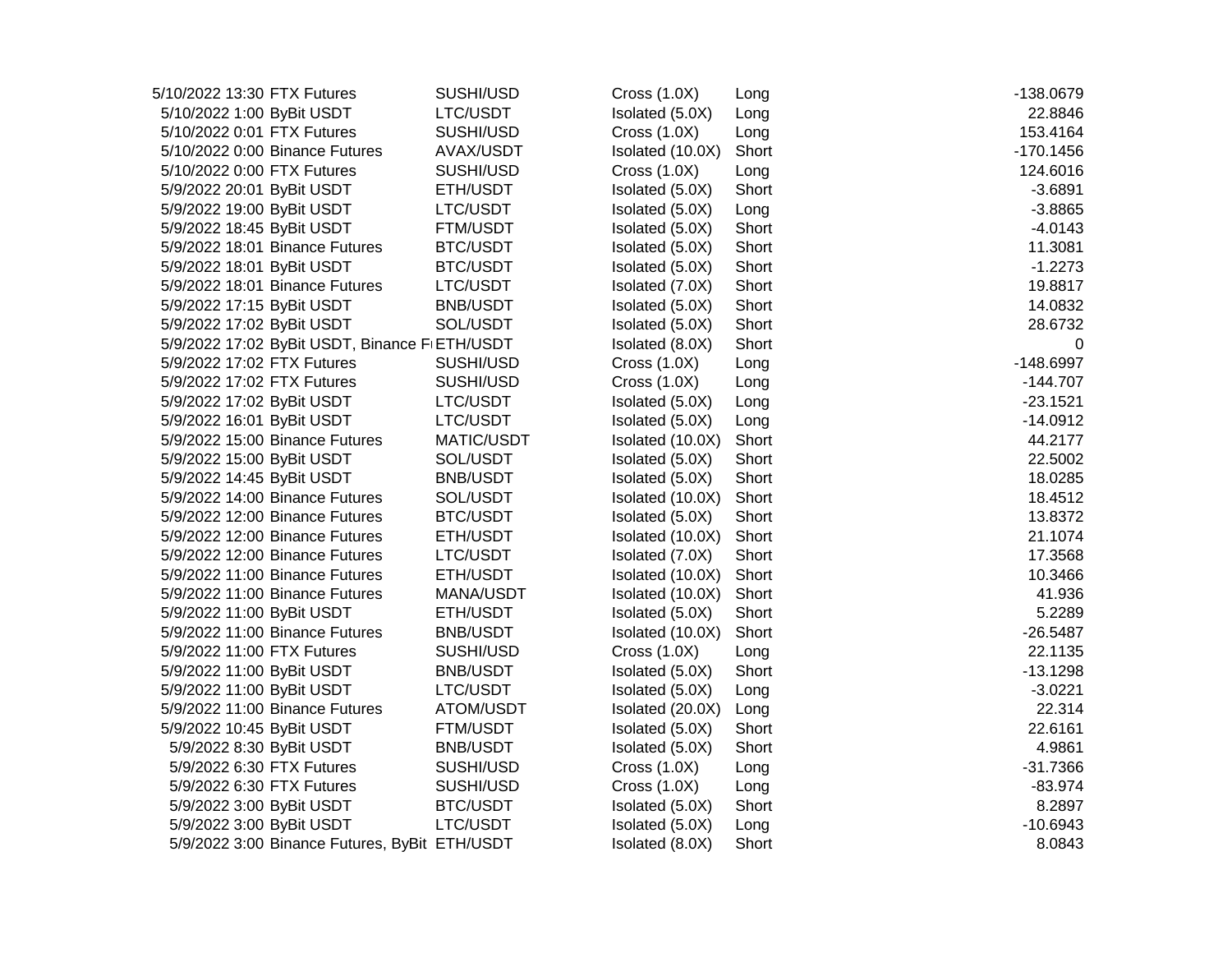| 5/9/2022 3:00 Binance Futures                 | ATOM/USDT       | Isolated (20.0X) | Long  | $-81.0458$ |
|-----------------------------------------------|-----------------|------------------|-------|------------|
| 5/9/2022 2:30 ByBit USDT                      | <b>FTM/USDT</b> | Isolated (5.0X)  | Short | 19.3555    |
| 5/9/2022 2:30 ByBit USDT                      | <b>BNB/USDT</b> | Isolated (5.0X)  | Short | 8.666      |
| 5/9/2022 2:00 ByBit USDT                      | ETH/USDT        | Isolated (5.0X)  | Short | 8.8026     |
| 5/8/2022 18:01 ByBit USDT                     | SOL/USDT        | Isolated (5.0X)  | Short | 17.7392    |
| 5/8/2022 17:15 ByBit USDT                     | <b>BNB/USDT</b> | Isolated (5.0X)  | Short | $-9.7886$  |
| 5/8/2022 14:01 ByBit USDT                     | <b>BNB/USDT</b> | Isolated (5.0X)  | Short | $-7.4394$  |
| 5/8/2022 3:00 Binance Futures                 | ATOM/USDT       | Isolated (20.0X) | Long  | $-78.5536$ |
| 5/8/2022 3:00 ByBit USDT, Binance FIETH/USDT  |                 | Isolated (8.0X)  | Short | 11.6462    |
| 5/8/2022 2:00 Binance Futures                 | <b>BTC/USDT</b> | Isolated (5.0X)  | Short | 7.0973     |
| 5/8/2022 2:00 ByBit USDT                      | ETH/USDT        | Isolated (5.0X)  | Short | 7.4277     |
| 5/7/2022 23:10 Binance Futures                | MATIC/USDT      | Isolated (10.0X) | Short | 54.7264    |
| 5/7/2022 23:10 FTX Futures                    | SUSHI/USD       | Cross(1.0X)      | Long  | 17.1021    |
| 5/7/2022 22:00 Binance Futures                | ATOM/USDT       | Isolated (20.0X) | Long  | $-16.5746$ |
| 5/7/2022 22:00 ByBit USDT                     | <b>BNB/USDT</b> | Isolated (5.0X)  | Short | 8.4238     |
| 5/7/2022 21:15 ByBit USDT                     | <b>FTM/USDT</b> | Isolated (5.0X)  | Short | 8.3092     |
| 5/7/2022 13:15 ByBit USDT                     | <b>BNB/USDT</b> | Isolated (5.0X)  | Short | $-6.4395$  |
| 5/7/2022 4:45 ByBit USDT                      | <b>FTM/USDT</b> | Isolated (5.0X)  | Short | $-15.0538$ |
| 5/6/2022 14:00 ByBit USDT, Binance F ETH/USDT |                 | Isolated (8.0X)  | Short | 10.6664    |
| 5/6/2022 14:00 Binance Futures                | ATOM/USDT       | Isolated (20.0X) | Long  | 0          |
| 5/6/2022 12:01 Binance Futures                | AVAX/USDT       | Isolated (10.0X) | Short | 104.0265   |
| 5/6/2022 12:00 Binance Futures                | LTC/USDT        | Isolated (7.0X)  | Short | 4.9022     |
| 5/6/2022 12:00 Binance Futures                | ETH/USDT        | Isolated (10.0X) | Short | 12.1187    |
| 5/6/2022 12:00 Binance Futures                | MANA/USDT       | Isolated (10.0X) | Short | 57.7658    |
| 5/6/2022 9:00 Binance Futures                 | ETH/USDT        | Isolated (10.0X) | Short | 22.4856    |
| 5/5/2022 23:00 Binance Futures                | <b>BNB/USDT</b> | Isolated (10.0X) | Short | $-3.6683$  |
| 5/5/2022 21:00 Binance Futures                | ATOM/USDT       | Isolated (20.0X) | Long  | $-99.3341$ |
| 5/5/2022 19:30 FTX Futures                    | SUSHI/USD       | Cross $(1.0X)$   | Long  | 29.9104    |
| 5/5/2022 19:30 FTX Futures                    | SUSHI/USD       | Cross $(1.0X)$   | Long  | 42.9478    |
| 5/5/2022 18:00 Binance Futures                | SOL/USDT        | Isolated (10.0X) | Short | 53.5779    |
| 5/5/2022 16:01 ByBit USDT, Binance F ETH/USDT |                 | Isolated (8.0X)  | Short | 7.6512     |
| 5/5/2022 16:01 Binance Futures                | <b>BTC/USDT</b> | Isolated (5.0X)  | Short | 7.8792     |
| 5/4/2022 20:00 Binance Futures                | AVAX/USDT       | Isolated (10.0X) | Long  | $-20.8829$ |
| 5/4/2022 20:00 Binance Futures                | ATOM/USDT       | Isolated (20.0X) | Short | 93.0592    |
| 5/4/2022 20:00 Binance Futures                | LTC/USDT        | Isolated (7.0X)  | Long  | $-24.1878$ |
| 5/4/2022 20:00 Binance Futures                | <b>BTC/USDT</b> | Isolated (5.0X)  | Long  | $-12.0022$ |
| 5/4/2022 19:30 FTX Futures                    | SUSHI/USD       | Cross(1.0X)      | Short | $-34.0896$ |
| 5/4/2022 19:30 ByBit USDT                     | SOL/USDT        | Isolated (10.0X) | Long  | 17.3613    |
| 5/4/2022 19:01 Binance Futures                | ETH/USDT        | Isolated (10.0X) | Long  | $-22.4532$ |
| 5/4/2022 19:00 Binance Futures                | ETH/USDT        | Isolated (8.0X)  | Long  | $-6.291$   |